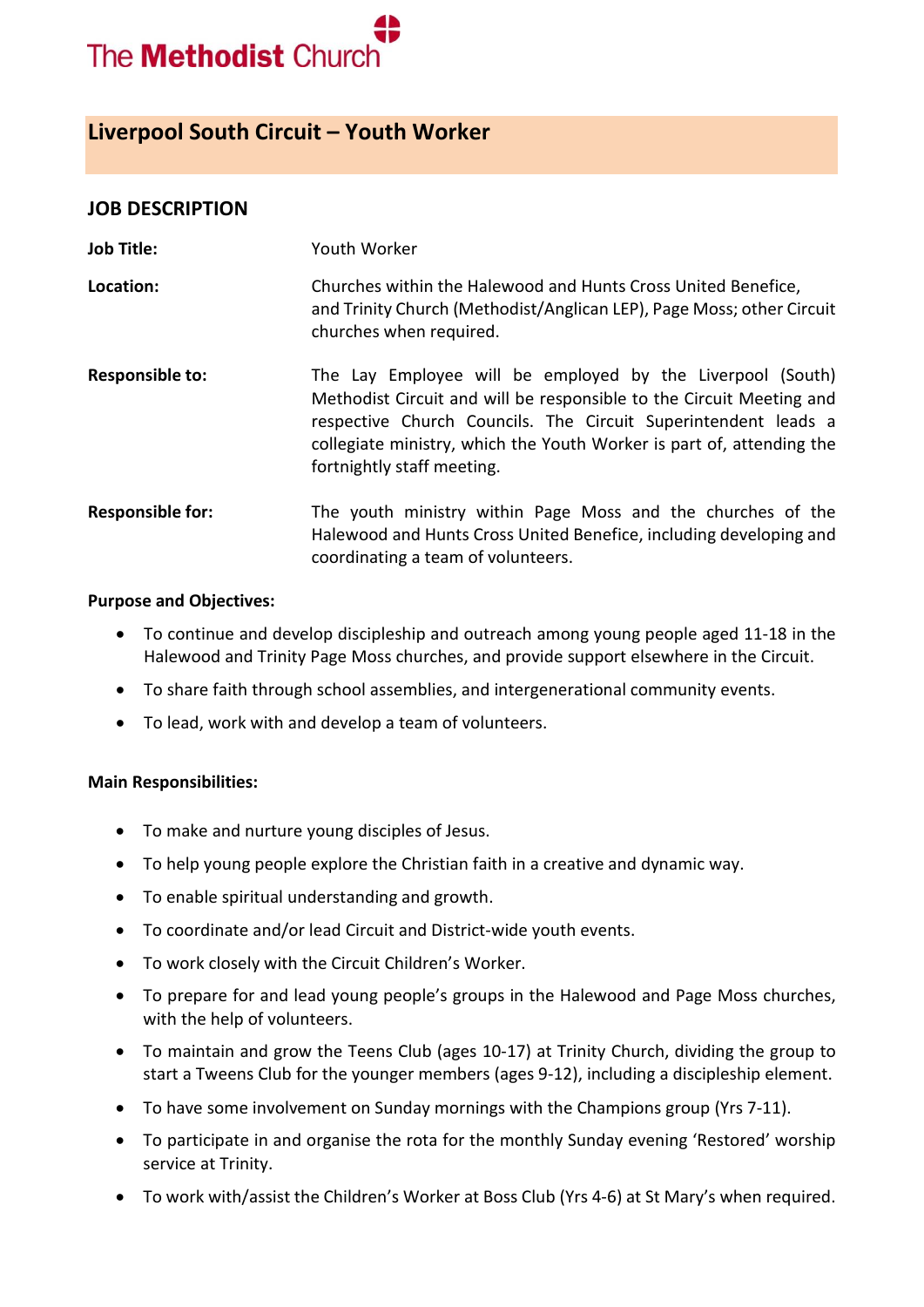- To lead the Next Level youth group (Yrs 7-11) at St Mary's.
- To develop a young adults' group (Yrs 12-13) at St Mary's.
- To make links with Halewood and Huyton secondary schools, with a view to taking assemblies, offering a pastoral presence before school, and/or taking part in their lunchtime and after-school enrichment programmes.
- To organise the Youth Band at monthly rehearsals, ideally play in it, and arrange regular opportunities to lead worship.
- To build up and encourage the Youth reps at Trinity and St Mary's.
- To be a core member of the Planning Team of DYG (District Youth Gathering), an ecumenical event taking place once every term.
- To plan for and attend the annual 3Generate event (Methodist Children's and Youth Assembly), with a group of children and young people from the Circuit and a team of volunteers.
- To organise holiday activities for youth members.
- To attend fortnightly Circuit staff meetings, monthly Team meetings in Halewood and Trinity, quarterly Circuit Meeting, Circuit Leadership Team and Youth Matters Meetings.
- To reach out to families, and ensure excellent lines of communication with parents, volunteers and churches.
- To build relationships with and support other churches in the Circuit, District and Deanery.
- To understand and adhere to Safeguarding policies, including ensuring any additional volunteers go through the churches' safe recruitment procedures.
- To appraise and review activities undertaken.
- To keep adequate records of contacts and of work undertaken.
- To manage and administer an agreed budget, including applying for funding when relevant and submitting monthly expense forms.
- To undertake any other related duties, identified by the Line Manager/Minister as are within your capability and level of responsibility, in order to meet the needs of the work with young people.

#### **Terms and conditions:**

| Terms of appointment: | The contract is fixed term for a period of 3 years.<br>(Temporary funding)                                                                                                                                                      |
|-----------------------|---------------------------------------------------------------------------------------------------------------------------------------------------------------------------------------------------------------------------------|
| Remuneration:         | The salary will be £20,604 per annum                                                                                                                                                                                            |
| Pension               | There is a contributory pension scheme to which eligible lay<br>employees will be auto enrolled. Lay employees who do not<br>meet the auto enrolment criteria are eligible to join the<br>scheme subject to certain provisions. |